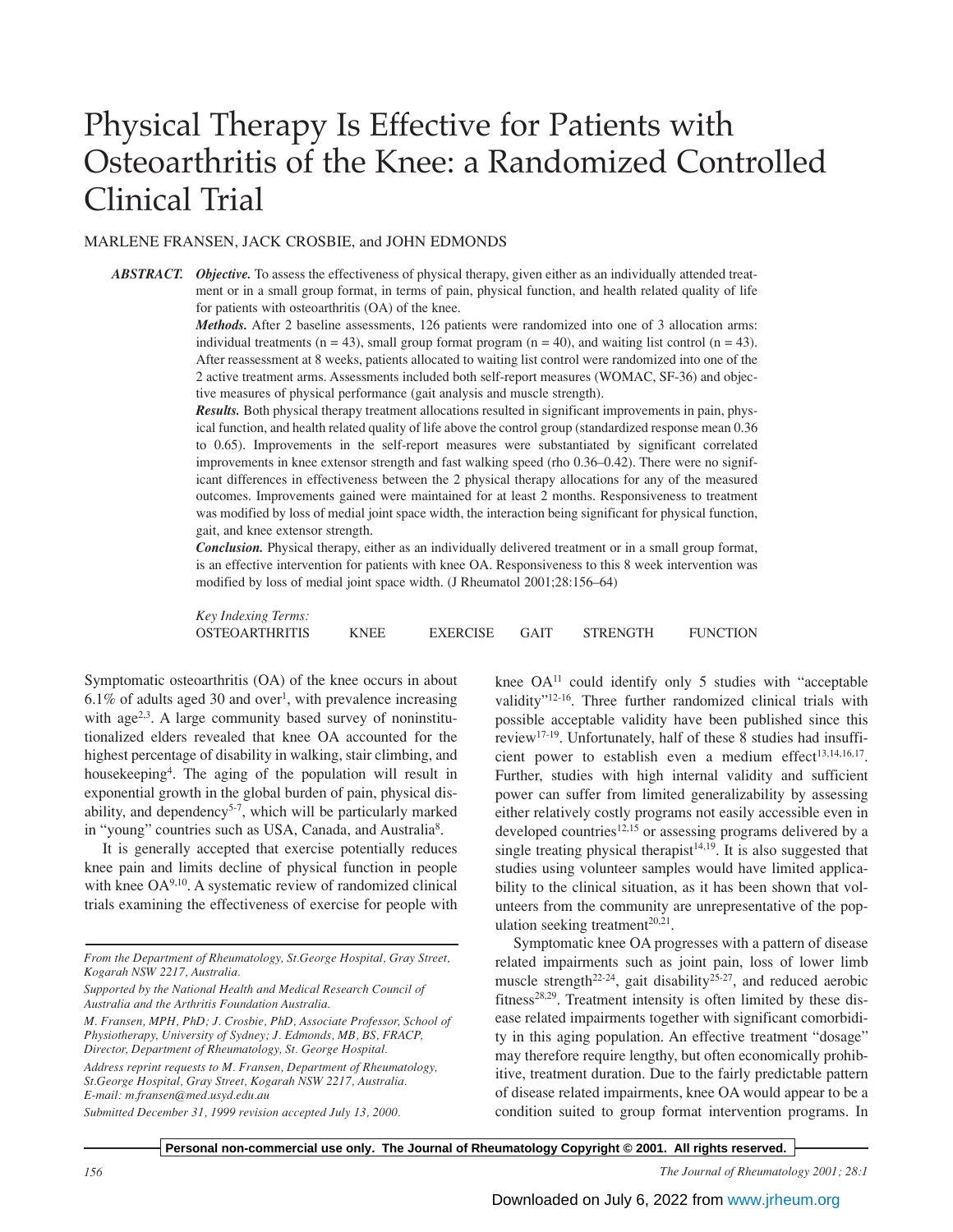theory, a small group format has the potential to allow time for sufficient individual monitoring as well as achieve a more efficient use of health care resources. The less obvious potential may lie in increased patient access and longterm adherence due to the influence of group association.

This study follows on from an uncontrolled pilot study at this center investigating the effectiveness of an 8 week small group format program for patients referred for physical therapy treatment<sup>30</sup>. The current study contrasts in many ways to most randomized controlled clinical trials studies evaluating exercise for people with knee OA published to date. The current pragmatic study extended generalizability by using a large number of physical therapists to provide treatment, recruited patients initially seeking treatment, assessed 2 feasible programs as routinely provided in the clinic, used widely validated self-report and objective outcome measures with established normative population data, and has assessed treatment sustainability. Furthermore this study was designed to analyze certain patient characteristics that were deemed by a group of clinicians to be plausible predictors of treatment responsiveness.

The primary hypothesis was that physical therapy (individual treatments or group format) can effect improvement in self-reported pain, physical function, and health related quality of life (HRQOL) in patients with knee OA referred for treatment. The secondary hypothesis was that the group format is more beneficial than individual treatments in terms of self-reported pain, physical function, and HRQOL for patients with knee OA. The tertiary hypotheses we tested were whether physical therapy can significantly improve objective measures of physical performance, whether certain baseline characteristics [age, body mass index (BMI), symptom duration, or medial joint space width (JSW)] can predict treatment responsiveness and if improvements could be maintained 2 months after completion of formal treatment.

#### **MATERIALS AND METHODS**

All patients, living in the community and referred by physicians for physical therapy treatment at a large hospital outpatient department from May 1997 until February 1999, with a diagnosis of knee pain or knee arthritis, were contacted to assess eligibility. Patients were invited to participate if they were aged 50 years and over, had knee pain on most days of the past month, and had evidence of radiographic disease<sup>31</sup>. Patients were excluded if they had intraarticular cortisone injections within the past 2 months, lower limb joint arthroplasty, unstable cardiac comorbidity precluding exercise at 50–60% maximum heart rate, or other comorbidity affecting gait. More than 90% of the patients considered eligible agreed to participate in the study as participation resulted in a 67% chance of evading the usual 4 to 8 week physical therapy waiting list for chronic conditions. All participants were required to sign an informed consent.

All participants were assessed 4 times, using a strictly standardized protocol: twice with an interval of one week prior to randomization (Week 00); postintervention or waiting list control period (Week 8); followup, or postintervention for controls (Week 16). The chief investigator, who was not involved in any of the treatments and remained mostly masked to treatment allocation, carried out the assessments. At baseline, demographic and radiographic data were collected. All participants were required to obtain a weight-bearing, semiflexed radiograph of their most painful knee<sup>32-34</sup>. The

radiographs were magnification controlled using a 3/8" stainless steel ball mounted in a perspex tube taped to head of fibula. JSW was later digitally measured, a mean of 3 readings on one day providing the final measurement. Test-retest (1 month) reliability on 18 randomly selected radiographs (previous markings removed) was calculated as ICC 2,1 = 0.98 (95% confidence interval, CI, 0.94–0.99).

At each assessment, as well as collecting information concerning medications and usual physical activity level, participants were asked to complete both the Western Ontario and McMaster Universities Arthritis Index (WOMAC) and the Medical Outcomes Study Short Form (SF-36). The WOMAC is a validated disease-specific self-report questionnaire using 100 mm visual analog scales (VAS) to assess "currently experienced" pain (5 questions) and physical disability (17 questions)<sup>35</sup>. The SF-36<sup>36,37</sup> is a validated, extensively used self-report HRQOL questionnaire measuring 8 dimensions of health status<sup>38,39</sup>. To increase precision and reduce the number of statistical comparisons needed, the originators of the SF-36 have developed algorithms to calculate 2 psychometrically based summary measures: the Physical Component Summary Scale Score (PCS) and the Mental Component Summary Scale Score (MCS)<sup>40,41</sup>. The PCS and MCS are normbased scores so that each has a mean of 50 and a standard deviation of 10 in the general US population.

At each assessment, patients were also required to participate in a quantitative gait analysis and isometric muscle testing. The quantitative gait variables of speed, cadence, and stride length were analyzed using an 8 meter electric footswitch walkway. The system and the standardized testing protocol were the same as that for which validity and reliability had been investigated in earlier studies<sup>42,43</sup>. The gait variables used in this study were mean speed ( $\text{cm} \cdot \text{s}^{-1}$ ), mean cadence (steps-min<sup>-1</sup>), and mean stride length (cm) extrapolated from 2 trials, after a familiarization trial, at a fast self-selected  $speed^{42,43}$ . For the isometric muscle strength testing, patients were seated on a high metal frame chair with the thigh well supported, the foot free, and the knee passively drawn into 90˚ flexion by gravity. Bilateral isometric knee extensor and flexor muscle strength were tested in this position using an Xtran load cell (Model S1W, Applied Measurement Australia Pty. Ltd.) fixed onto the metal framework of the chair and connected to a software program sampling at 80 Hz. Both muscle groups were tested 3 times on each limb in a set sequence at each assessment, the final score being the mean peak force attained for each muscle group. One week test-retest (prerandomization assessments) measurement reliability was calculated for the knee extensors as intraclass correlation coefficient  $(2,1) = 0.93$  (95% CI 0.90–0.95) and for the knee flexors as  $ICC(2,1) = 0.87 (95\% CI 0.82-0.91)$ .

After the 2 baseline assessments, the patients were randomly allocated by concealed ballot in blocks of 18, according to a random numbers table and with a clear audit trail, by hospital administrative staff. Allocations were sealed in numbered opaque envelopes prior to recruitment. The 3 allocations were as follows. (1) Individual treatments. The choice, frequency, and duration of individual treatments within an 8 week period were at the discretion of the treating physical therapist. Treatment procedures and duration were recorded and verified. (2) Group format program. The group program ran, under the supervision of a physical therapist, for 1 hour twice a week for 8 weeks and was supplemented with a home exercise program. For safety and individual supervision reasons, the group size was restricted to a maximum of 6 patients. The program content is outlined in Appendix 1 and was the same as that for which efficacy was described in a recent uncontrolled trial $30$ . (3) Control. Patients allocated to remain on the waiting list were assessed before and after an 8 week nonintervention period. These patients were then randomly allocated to one of the 2 active treatments and reassessed at Week 16.

Participants were not informed that there were 2 different delivery modes of physical therapy involved in the allocation process, and individual treatments and group exercise sessions were scheduled when possible on different days of the week. Patients allocated to the waiting list were asked to continue their usual prestudy medication and physical activity regime as far as was ethically possible.

To absorb statistical regression and subject adaptability to the assessment measures or equipment, mean data derived from the 2 prerandomization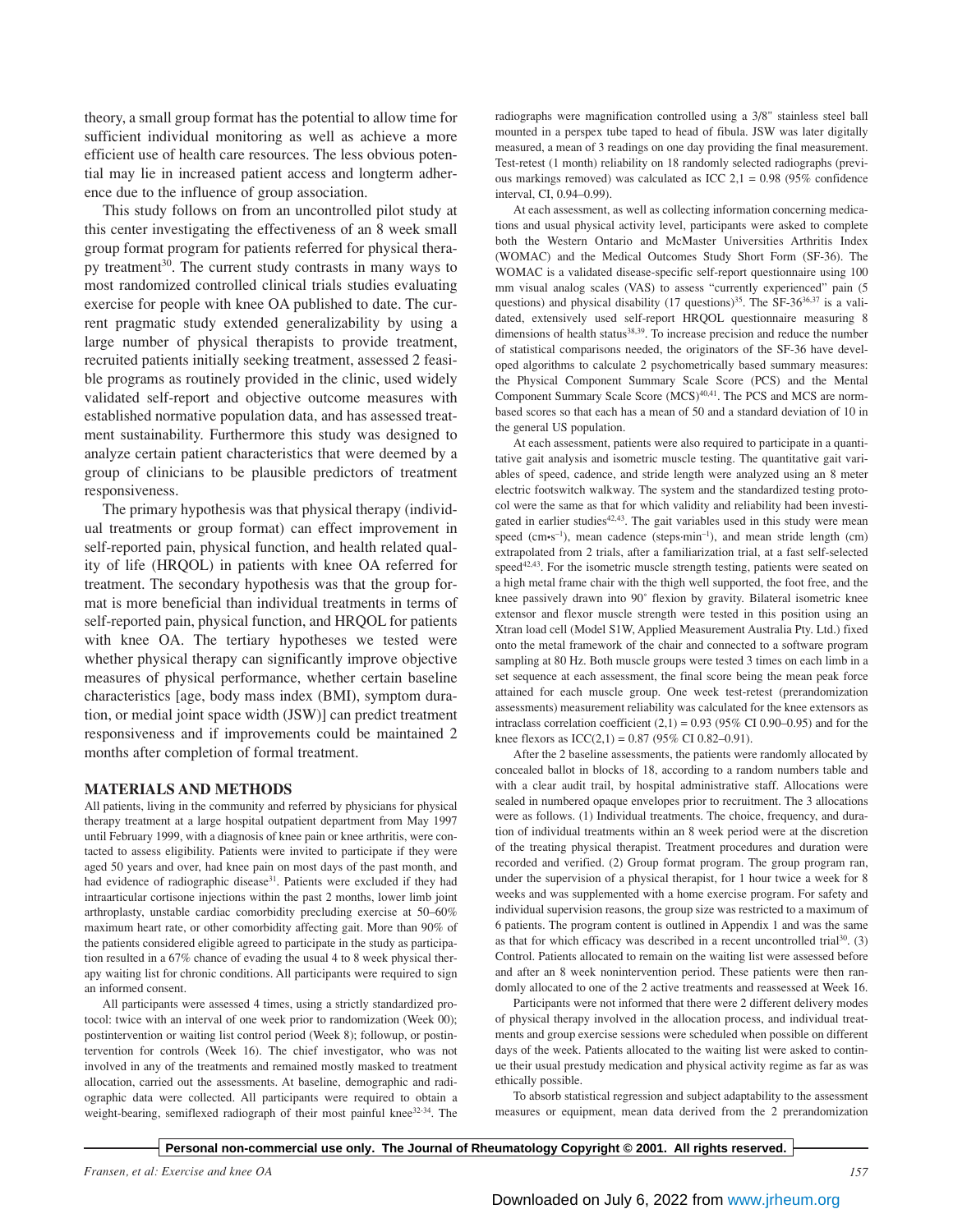assessments were used as the baseline. Sample size estimates were based on independent T tests of self-reported pain on the 100 mm VAS of the WOMAC with a 2:1 treatment:control allocation ratio. The clinically significant difference (15 mm), as well as the standard deviation (22 mm), was based on evidence from the literature and results of a previous study<sup>30,44</sup>. At an overall significance level of 2 tailed  $p = 0.05$  and allowing for a 10% loss to followup, it was calculated that 116 subjects were needed for the study to have a 90% probability of finding a treatment effect. Data were analyzed per intention-totreat, assuming no change for subjects unavailable for followup assessment. Analyses consisted primarily of mean changes with 95% CI and standardized response means (SRM). Multiple linear regressions were used to analyze the significance of group allocation on self-report and physical performance changes scores adjusted for the associated baseline score. Correlation analysis was used to establish if changes in self-report measures were plausibly associated with changes in objective measures of physical performance (isometric muscle strength and gait). Split median stratification by age, body mass index (BMI), symptom duration, and medial JSW was used to assess possible predictors of treatment responsiveness.

## **RESULTS**

Radiographs were obtained of 114 of the 126 participants (90.5%). Attrition numbers during the course of the study are given in Figure 1. One hundred twenty-eight patients agreed to participate in the study. Two withdrew prior to randomization because of unrelated general poor health and minor abdominal trauma. Five patients dropped out of the 2 physical therapy treatment groups (individual and group format) at various stages due to acceptance of cortisone injection, acceptance of knee arthroplasty, family circumstances, severe asthma related symptoms, and not responding to appointments. Two waiting list control subjects were unavailable for the Week 8 assessment: not responding to appointments. After 8 weeks on the waiting list, controls were randomly allocated to one of the 2 forms of physical therapy treatment. Three wait-



*Figure 1.* The procedure of randomization and withdrawal during the study.

**Personal non-commercial use only. The Journal of Rheumatology Copyright © 2001. All rights reserved.**

*158 The Journal of Rheumatology 2001; 28:1*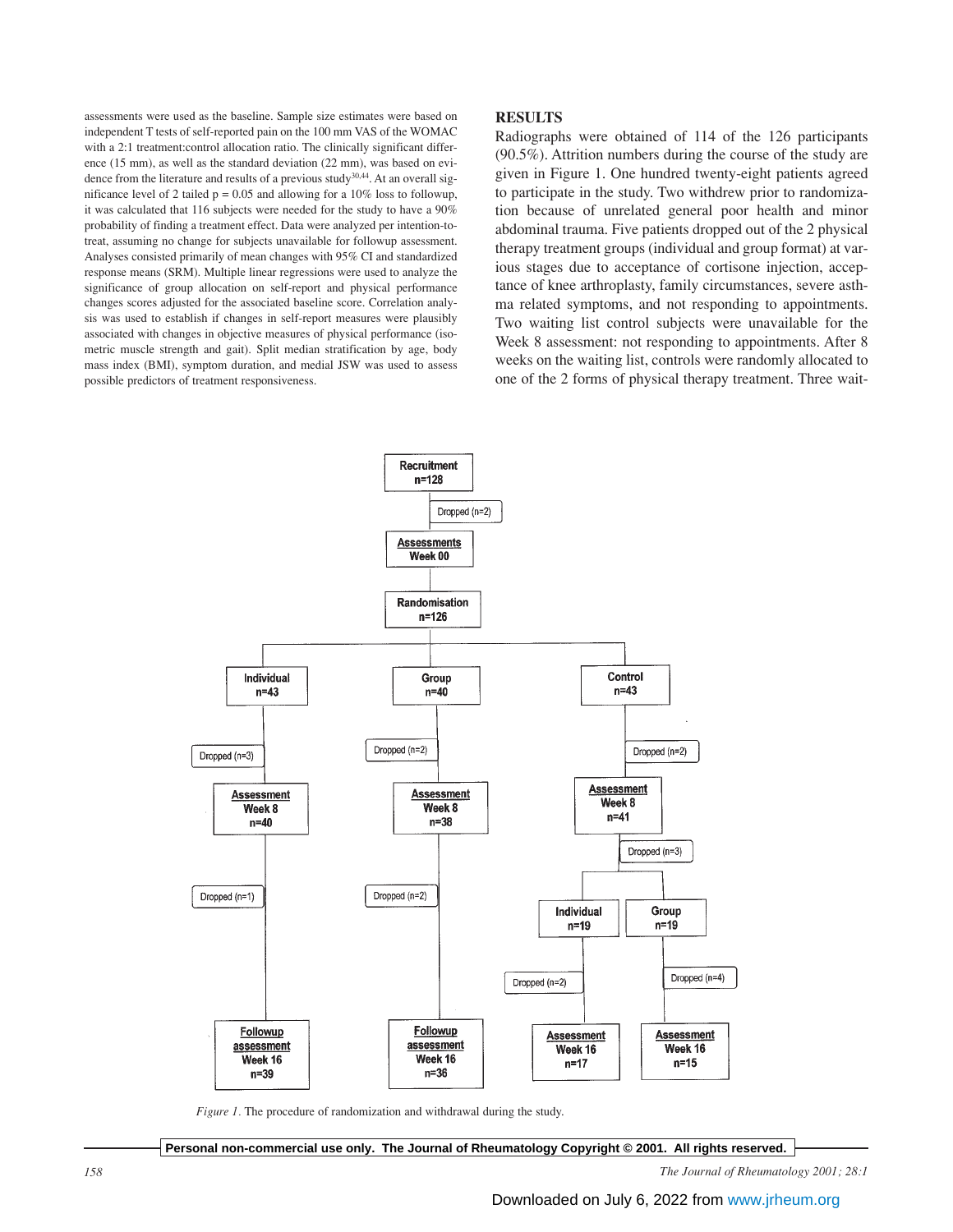ing list controls were unavailable for randomization: moving to another region, acceptance of hydrotherapy, acceptance of arthroscopy. After physical therapy (Week 16), 6 of the waiting list patients did not attend for posttreatment assessment: intraarticular cortisone injection, cardiac problems, acceptance of total knee arthroplasty, remission of severe back pain, ankle injury, and not responding to appointments.

To increase generalizability, 24 physical therapists were involved in the individual treatments and 4 different physical therapists supervised the group format program. Individual treatments consisted almost universally of at least 20 minutes of muscle strengthening exercise or manual techniques aimed at increasing range of motion and 5–10 minutes of an electrophysical agent such as heat, ultrasound, laser, or interferential therapy. The mean number of half-hour individual treatments attended was 7 (range 2–4). About 90% of the patients allocated to the group format program attended at least 12 of the 16 sessions.

The WOMAC scores were reverse scored  $(100 = no \text{ pain})$ or difficulty,  $0 =$  extreme pain or difficulty), so that for all outcome measures higher scores are better scores.

*Primary hypothesis.* The initial 3 allocation groups were comparable at baseline 1 (Week 00, Figure 1) for age, sex, BMI, symptom duration, medial JSW, and self-report measures (Table 1). The primary hypothesis, that physical therapy (individual treatments or group format) can effect improvements in pain, physical function, and HRQOL, is substantiated by the results of this study. Patients originally allocated to physical therapy had significantly decreased pain and physical dysfunction (WOMAC) as well as improved HRQOL (SF-36) at Week 8 (Table 2). In contrast, patients allocated to remain on the waiting list had no significant changes in any of these measures at Week 8. To avoid a Type I error at the overall significance level of 2P < 0.05, the required significance level for each of the 4 outcomes was adjusted to  $p < 0.01$ . Only the generic SF-36 PCS failed to achieve statistical significance for the effect of treatment above control (Table 2). The effects

*Table 1.* Baseline 1 characteristics, individual treatments, group format, and control (Week 00).

|                                               | Individual,<br>$n = 43$ ,<br>mean $(SD)$ | Group,<br>$n = 40$ ,<br>mean $(SD)$ | Control,<br>$n = 43$ ,<br>mean $(SD)$ |
|-----------------------------------------------|------------------------------------------|-------------------------------------|---------------------------------------|
| Age, yrs                                      | 68.5(8.7)                                | 65.3(7.1)                           | 66.1 (10.3)                           |
| Sex, % female                                 | 74                                       | 78                                  | 67                                    |
| BMI                                           | 30.0(4.6)                                | 29.9(5.9)                           | 28.3(4.5)                             |
| Symptoms $1,2-5, > 5$ yrs                     | 5, 18, 20                                | 6, 18, 16                           | 5, 21, 17                             |
| Medial JSW, mm                                | 2.0(1.4)                                 | 2.2(1.3)                            | 2.0(1.4)                              |
| Lateral JSW, mm                               | 4.9(1.8)                                 | 5.0(2.1)                            | 4.9(1.7)                              |
| WOMAC pain, 100-0                             | 59.5(20.0)                               | 61.4 (18.9)                         | 65.8 (19.4)                           |
| WOMAC function, 100-0                         | 58.5 (18.8)                              | 63.1(21.0)                          | 60.0(20.5)                            |
| $SF-36$ PCS, mean = 50                        | 31.4(6.6)                                | 34.3(9.1)                           | 34.8(8.2)                             |
| $SF-36$ MCS, mean = 50                        | 42.7(7.2)                                | 44.5(7.8)                           | 42.9 (7.0)                            |
| Knee extensors, N                             | 167.9 (72.9)                             | 171.0 (63.4)                        | 173.3(67.1)                           |
| Knee flexors, N                               | 89.5 (38.2)                              | 99.8 (35.6)                         | 100.1(40.9)                           |
| Fast speed, $cm·s^{-1}$                       | 121.5 (28.5)                             | 135.7 (23.1)                        | 127.8 (24.1)                          |
| Fast cadence, steps $\cdot$ min <sup>-1</sup> | 117.6 (14.3)                             | 122.2(13.6)                         | 117.6(10.3)                           |
| Fast stride length, cm                        | 123.2 (21.1)                             | 133.2 (17.8)                        | 130.3 (22.2)                          |

N: newtons, BMI: body mass index, JSW: joint space width, PCS: physical component score, MCS: mental component score.

of treatment above control, as assessed by the SRM, would be rated as medium for pain, physical function, and the SF-36 MCS, and small for the SF-36 PCS.

*Secondary hypothesis.* After the waiting list controls were randomized to one of the 2 forms of physical therapy treatment delivery (Figure 1), the total individual treatment group  $(n =$ 62) was comparable with the total group format group  $(n =$ 59) (Table 3). The secondary hypothesis, that the group format program is more beneficial than individual treatments, could not be substantiated by our results (Table 4). Both forms of physical therapy achieved significant improvements. For pain and physical function (WOMAC), the immediate effects of treatment (SRM) would be rated as medium for the group format program and small for the individual treatments. For HRQOL (SF-36), the immediate effects of treatment would be

| Table 2. Treatment outcomes, treatment (individual and group) vs control (Week 8–Week 00). |  |  |  |
|--------------------------------------------------------------------------------------------|--|--|--|
|--------------------------------------------------------------------------------------------|--|--|--|

|                                       | Treatment $(n = 83)$ ,<br>mean change $(95\% \text{ CI})$ | Control $(n = 43)$ ,<br>mean change $(95\% \text{ CI})$ | $p*$<br>(Treatment)<br>vs Control) | <b>SRM</b><br>(Treatment)<br>over Control) |
|---------------------------------------|-----------------------------------------------------------|---------------------------------------------------------|------------------------------------|--------------------------------------------|
| WOMAC pain, 100-0                     | 10.6(6.3, 15.0)                                           | $-1.5(-5.5, 2.4)$                                       | < 0.01                             | 0.65                                       |
| WOMAC function, 100-0                 | 7.7(4.2, 11.2)                                            | $-0.1$ $(-3.9, 3.7)$                                    | < 0.01                             | 0.49                                       |
| $SF-36$ PCS, mean = 50                | 3.6(1.9, 5.3)                                             | $0.5(-1.5, 2.3)$                                        | 0.05                               | 0.36                                       |
| $SF-36$ MCS, mean = 50                | 2.0(0.8, 3.3)                                             | $-0.7$ ( $-1.8$ , 0.5)                                  | < 0.01                             | 0.51                                       |
| Knee extensors, N                     | 10.8(4.3, 17.3)                                           | $-2.4(-9.2, 4.5)$                                       | 0.01                               | 0.46                                       |
| Knee flexors, N                       | 8.4 (4.0, 12.7)                                           | $-0.6(-5.5, 5.2)$                                       | 0.02                               | 0.46                                       |
| Fast speed, $cm·s^{-1}$               | 7.1(4.7, 9.4)                                             | $0.4(-1.3, 2.1)$                                        | < 0.01                             | 0.58                                       |
| Fast cadence, steps-min <sup>-1</sup> | 1.9(0.7, 3.2)                                             | $0.3(-0.6, 1.3)$                                        | 0.05                               | 0.26                                       |
| Fast stride length, cm                | 4.7(3.0, 6.3)                                             | $0.4(-1.3, 2.0)$                                        | < 0.01                             | 0.55                                       |

\*Significance adjusted for baseline differences in the variable. SRM: standardized response mean, N: newtons.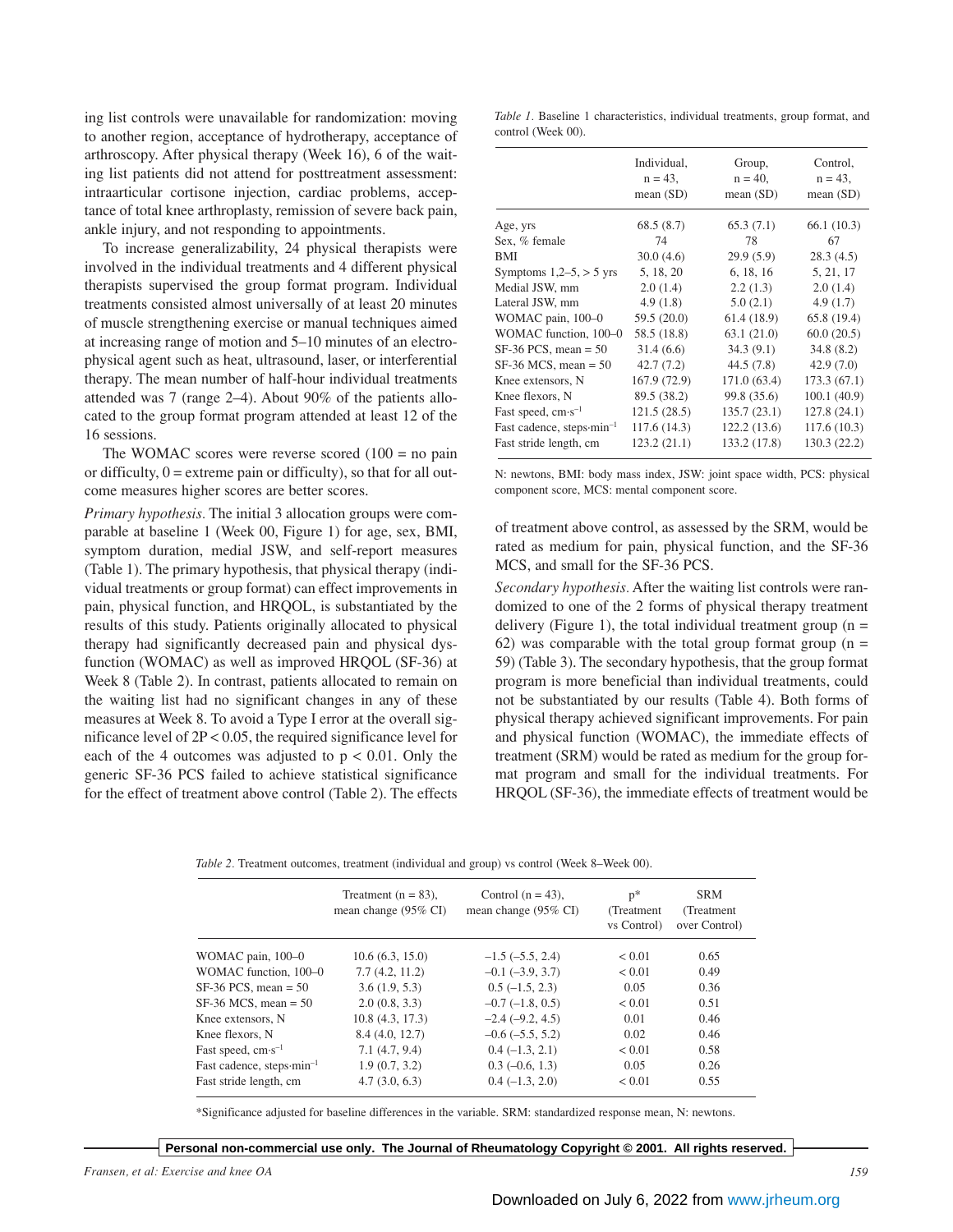*Table 3.* Baseline 2 characteristics, individual treatments and group format, Week 00 (active treatment) and Week 8 (former controls).

|                                               | Individual, | Group,       |
|-----------------------------------------------|-------------|--------------|
|                                               | $n = 62$ ,  | $n = 59$ ,   |
|                                               | mean $(SD)$ | mean $(SD)$  |
| Age, yrs                                      | 66.7(10.1)  | 66.8 (7.5)   |
| Sex, % female                                 | 75          | 71           |
| Height, cm                                    | 162.8(8.6)  | 163.0(8.5)   |
| <b>BMI</b>                                    | 29.7(4.6)   | 29.0(5.6)    |
| Symptoms $1,2-5, > 5$ yrs                     | 9, 27, 27   | 7, 27, 23    |
| Medial JSW, mm                                | 2.0(1.4)    | 2.1(1.3)     |
| Lalteral JSW, mm                              | 5.1(1.7)    | 4.7(2.0)     |
| WOMAC pain, 100-0                             | 60.7(21.3)  | 62.7(18.4)   |
| WOMAC function, 100-0                         | 58.7(21.1)  | 62.1(19.7)   |
| $SF-36$ PCS, mean = 50                        | 33.2(8.8)   | 34.3(9.1)    |
| $SF-36$ MCS, mean = 50                        | 43.1(8.0)   | 43.5(7.3)    |
| Knee extensors, N                             | 173.7(75.2) | 168.5(67.1)  |
| Knee flexors, N                               | 97.0(42.1)  | 96.9(39.1)   |
| Fast speed, $cm·s^{-1}$                       | 125.4(28.1) | 133.3 (22.7) |
| Fast cadence, steps $\cdot$ min <sup>-1</sup> | 118.1(12.5) | 121.1 (12.8) |
| Fast stride length, cm                        | 126.8(22.6) | 132.4 (20.6) |

N: newtons.

*Table 4.* Treatment outcomes, individual treatment vs group format, Week 8–Week 00 (active treatment); Week 16–Week 8 (former controls).

|                                       | Individual,<br><b>SRM</b> | Group,<br>mean change (95% CI), mean change (95% CI),<br><b>SRM</b> |
|---------------------------------------|---------------------------|---------------------------------------------------------------------|
| WOMAC pain, 100-0                     | 7.7(3.0, 12.4)            | 11.4(6.7, 16.0)                                                     |
|                                       | 0.42                      | 0.65                                                                |
| WOMAC function, 100–0                 | 6.6(2.7, 10.5)            | 8.5(4.5, 12.5)                                                      |
|                                       | 0.42                      | 0.55                                                                |
| SF-36 PCS, mean 50                    | 2.7(0.9, 4.5)             | 2.3(0.6, 4.1)                                                       |
|                                       | 0.38                      | 0.34                                                                |
| SF-36 MCS, mean 50                    | 1.6(0.2, 2.9)             | 2.1(0.8, 3.4)                                                       |
|                                       | 0.28                      | 0.41                                                                |
| Knee extensors, N                     | 6.5(0.8, 13.0)            | 5.9(0.3, 11.6)                                                      |
|                                       | 0.25                      | 0.27                                                                |
| Knee flexors, N                       | 6.5(1.9, 11.0)            | 7.1(2.4, 11.8)                                                      |
|                                       | 0.36                      | 0.39                                                                |
| Fast speed, $cm·s^{-1}$               | 1.6(0.5, 6.7)             | 6.3(3.7, 8.9)                                                       |
|                                       | 0.30                      | 0.63                                                                |
| Fast cadence, steps min <sup>-1</sup> | $1.1(-0.4, 2.6)$          | 2.2(0.8, 3.7)                                                       |
|                                       | 0.19                      | 0.40                                                                |
| Fast stride length, cm                | $2.3(-0.1, 4.7)$          | 3.6(1.8, 5.5)                                                       |
|                                       | 0.24                      | 0.51                                                                |

SRM: standardized response mean, N: newtons.

rated as small for both forms of physical therapy. Further, increased levels of physical activity and decreased medication use after treatment were similar in both groups. There were no statistically significant differences between the effects of the 2 modes of physical therapy treatment.

*Tertiary hypotheses.* This study also revealed that: (1) Both forms of physical therapy treatment resulted in significantly increased isometric muscle strength, gait speed, and stride length above controls (Table 2). After inclusion of the waiting list controls into one of the 2 forms of physical therapy, the group format program appeared to result in consistently superior gains in these measures of physical performance (Table 4); however, the difference between the 2 active treatments did not reach statistical significance. (2) Changes in selfreported pain were correlated with changes in isometric extensor strength (rho =  $0.42$ ) and fast walking speed (rho =  $0.36$ ). Changes in self-reported physical function were similarly correlated with changes in isometric extensor strength (rho =  $0.38$ ) and fast walking speed (rho =  $0.38$ ). All reported associations were significant at the  $p < 0.01$  level. (3) A mediansplit stratification according to medial JSW revealed a consistent trend in treatment effectiveness between the stratified groups (Table 5). That the group with greater loss of medial JSW had higher baseline extensor strength and comparable gait variables is attributed to the significantly greater proportion of men in this group (39% vs 16%). Subjects in the group with a medial JSW  $< 1.9$  mm (mean 0.9 mm, range 0.2–1.8) improved markedly less than subjects with a medial JSW > 1.9 mm (mean 3.2 mm, range 1.9–6.7). Indeed the group with more severe loss of medial JSW consistently showed small effect sizes, with significant treatment effect only in selfreported pain. The group with less severe loss of medial JSW showed moderate to large effect sizes with significant treatment effect for all the measured outcomes. The statistical sig-

*Table 5.* Outcomes stratified by medial joint space width, individual treatments or group format.

|                               | Baseline,<br>mean $(SD)$ | Change,<br>mean $(95\% \text{ CI})$ | <b>SRM</b> |
|-------------------------------|--------------------------|-------------------------------------|------------|
| Medial JSW $<$ 1.9 mm, n = 57 |                          |                                     |            |
| WOMAC pain, 100-0             | 62.4(20.3)               | 5.6(0.6, 10.6)                      | 0.30       |
| WOMAC function, 100-0         | 59.9 (19.3)              | $2.6(-1.6, 6.8)$                    | 0.17       |
| $SF-36$ PCS, mean = 50        | 33.6(9.3)                | $1.4(-0.5, 3.3)$                    | 0.20       |
| $SF-36$ MCS, mean = 50        | 44.0 (7.6)               | $1.3(-0.0, 2.6)$                    | 0.27       |
| Knee extensors, N             | 185.1 (76.2)             | $4.0(-2.5, 10.5)$                   | 0.16       |
| Knee flexors, N               | 98.9 (40.8)              | $4.9(-0.0, 9.8)$                    | 0.26       |
| Fast velocity, $cm·s^{-1}$    | 127.7(25.2)              | $1.5(-1.0, 4.0)$                    | 0.16       |
| Fast stride length, cm        | 129.3 (22.0)             | $1.1(-0.9, 3.1)$                    | 0.14       |
| Medial JSW $> 1.9$ mm, n = 57 |                          |                                     |            |
| WOMAC pain, 100-0             | 61.2(20.3)               | 11.0(6.3, 15.5)                     | 0.63       |
| WOMAC function, 100-0         | 62.1(22.6)               | 9.1(5.7, 12.5)                      | 0.72       |
| $SF-36$ PCS, mean = 50        | 33.2(9.8)                | 4.5(2.5, 6.5)                       | 0.59       |
| $SF-36$ MCS, mean = 50        | 42.4 (9.8)               | 2.8(1.4, 4.3)                       | 0.51       |
| Knee extensors, N             | 153.0 (60.3)             | 11.7(5.9, 17.5)                     | 0.53       |
| Knee flexors, N               | 91.0(38.1)               | 10.3(5.7, 14.9)                     | 0.59       |
| Fast velocity, $cm·s^{-1}$    | 130.1(26.4)              | 8.9(6.0, 11.3)                      | 0.82       |
| Fast stride length, cm        | 128.1 (21.7)             | 5.2(3.1, 7.3)                       | 0.67       |

JSW: joint space width; SRM: standardized response mean.

**Personal non-commercial use only. The Journal of Rheumatology Copyright © 2001. All rights reserved.**

*160 The Journal of Rheumatology 2001; 28:1*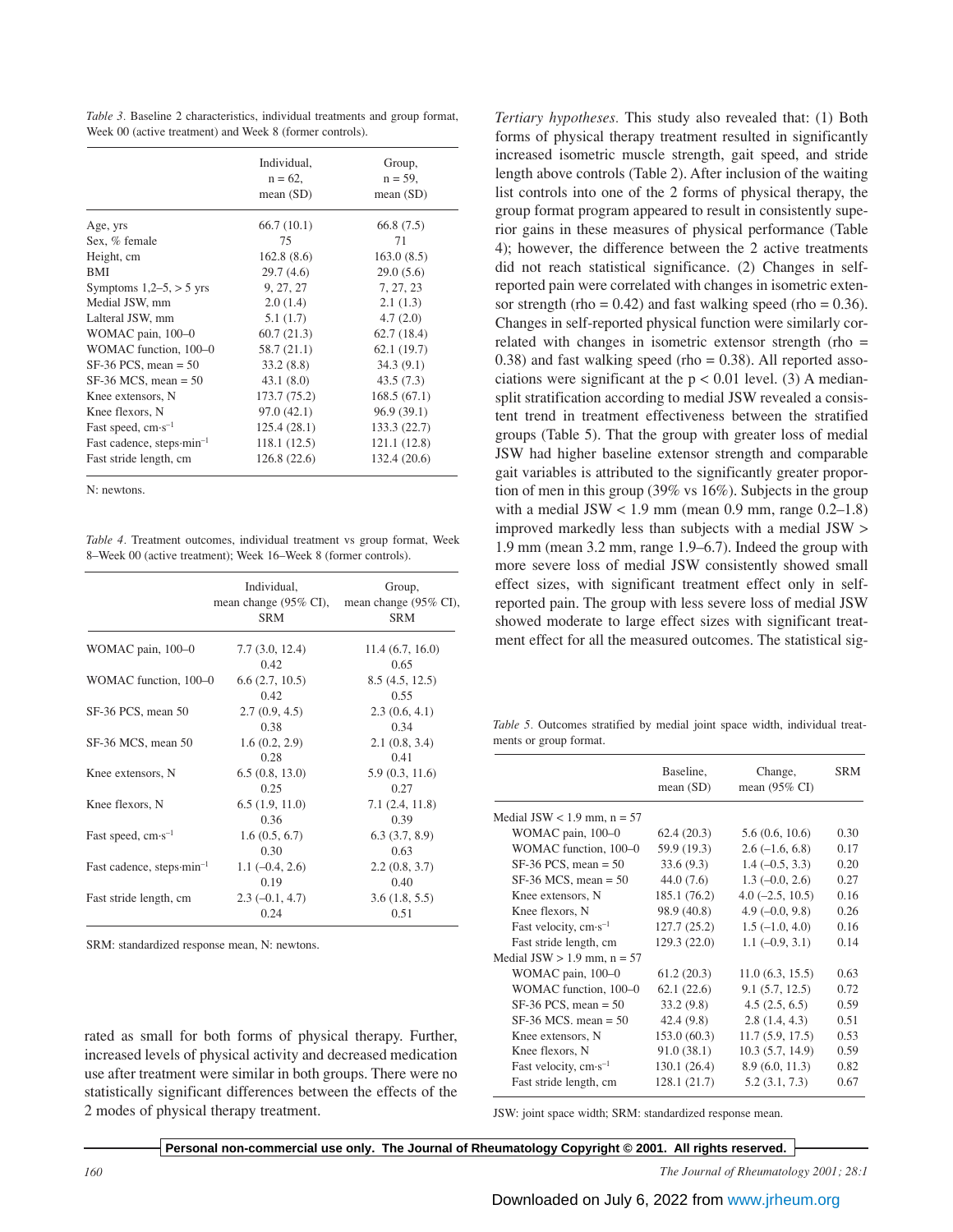*Table 6.* Two month followup data, individual treatments and group format.

| $n = 83$                | Week 8.<br>mean $(SD)$ | Week 16,<br>mean $(SD)$ |
|-------------------------|------------------------|-------------------------|
| WOMAC pain, 100-0       | 71.1 (18.8)            | 70.7(21.3)              |
| WOMAC function, 100-0   | 68.2(21.0)             | 68.7 (21.9)             |
| $SF-36$ PCS, mean = 50  | 36.4(8.8)              | 36.8(9.4)               |
| $SF-36$ MCS, mean = 50  | 45.5(7.5)              | 44.9 (7.8)              |
| Knee extensors, N       | 178.2(74.5)            | 179.6(76.0)             |
| Knee flexors, N         | 102.1(38.1)            | 104.1(40.1)             |
| Fast speed, $cm·s^{-1}$ | 135.1(27.4)            | 135.0(27.9)             |
| Fast stride length, cm  | 132.4 (19.2)           | 132.3 (19.9)            |

nificance levels of the interactions were: WOMAC physical function ( $p = 0.04$ ), SF-36 PCS ( $p < 0.01$ ), fast gait speed  $(p < 0.01)$ , fast stride length  $(p = 0.02)$ , and isometric knee extensor strength ( $p = 0.05$ ). (4) In contrast, a median-split stratification on age, BMI, and reported symptom duration (log transformed to attain normal distribution) did not reveal trends in treatment effectiveness. (5) Followup data collected at Week 16 (Figure 1) showed that improvements gained in both self-report questionnaires and objective measures of physical performance did not deteriorate over this period (Table 6).

# **DISCUSSION**

The main results of this randomized clinical study are that physical therapy, for this sample of referred patients with mostly chronic symptomatic and definite radiographic OA knee, had a moderate effect on pain and physical function and a small effect on health related quality of life. These results are in broad agreement with randomized controlled trials of acceptable validity and power<sup>11</sup>. There were, however, important differences with previous studies relating to the population sampled.

Most methodologically sound studies reporting on exercise for people with knee OA have used community volunteers or patients with more recent and less severe symptomatic disease<sup>12,15,18</sup>. In our sample, 44% reported symptom duration of greater than 5 years, 76% had bilateral symptomatic knee OA, and 71% reported a minimum one comorbidity for which they were daily taking prescription medication. Not unexpectedly, the study sample had SF-36 scores (Table 1) well below both stratified United States (65 years and over) and Australian  $(65-74 \text{ years})$  population norms<sup>45,46</sup>. The Australian National Health Survey of 1995 found a PCS score of 42.8 and a MCS score of 51.3 in persons aged  $65-74$  years (n = 1658). Using the derived Australian factor score coefficients, the current sample of patients with knee OA gave a PCS score of 32.0 and a MCS score of 42.9, indicating that both physical and mental HRQOL are affected in these older patients with knee OA seeking treatment.

The second hypothesis, that the group format program

would be more clinically effective than individual treatments, could not be substantiated. However, data collected during this study indicated that the group format program was less human-resource intensive than the individual treatments. For the individual treatments, 7.02 half-hour treatments extrapolates conservatively (missed appointments were not included) to 3.5 hours of 1:1 treatment time. For the group format program, 16 hours with 6 patients per group extrapolates to 2.7 hours of 1:1 treatment time. Furthermore, the equipment costs of each delivery mode would be comparable. The group format used 3 stationary bicycles, 3 simple heart rate monitors (Polar Pacer, Polar Electro Oy), some weights, an exercise machine allowing both eccentric and concentric lower limb strengthening, a set of stairs, and a stepper machine (Appendix 1). Physical therapists providing individual treatments at times used various electro-physical agents to supplement exercise: laser (6 patients), interferential (12 patients), ultrasound (18 patients), and local heat treatment (10 patients).

In retrospect, this study was not sufficiently powered to establish statistical significance for the smaller differences in clinical effect realistically anticipated between 2 active treatments compared with the difference between an active treatment and a waiting list control group. For example, at an overall significance level of  $p = 0.05$ , it is calculated that roughly 500 subjects would be needed for the study to have 80% probability of establishing a 5 point difference in the WOMAC scores as statistically significant. However, if the secondary hypothesis is viewed purely as a pragmatic trial to aid clinical  $decisions<sup>47</sup>$ , then the study would appear to show that the small group format program is sufficiently effective to provide a cost-effective alternative to the usual individual treatments for knee OA.

Some interesting results emerged from the tertiary hypotheses of this study. While the self-reported improvements were substantiated by improvements in objective measures of physical performance, there were only small absolute changes in the measures of physical performance despite no evidence of a possible ceiling effect. Fast gait speed reached by women in this sample was only 124 cm·s<sup>-1</sup> (167 cm·s<sup>-1</sup> for age matched controls) and by men only  $136 \text{ cm} \cdot \text{s}^{-1}$  (177  $cm·s<sup>-1</sup>$  for age matched controls)<sup>42</sup>. The patients also demonstrated muscle strength substantially below matched normative data for both lower limbs<sup>48,49</sup>. In fact, baseline interquartile range (IQR) for knee extensor strength in the current study was 34–46% for the weaker limb (46–75% for the stronger limb) of reported normative values. Similarly, but in contrast to a recent population based study<sup>23</sup>, the patients in this study also showed markedly decreased knee flexor strength compared to normative controls. Baseline IQR for knee flexor strength was only 32–60% for the weaker limb (41–73% for the stronger limb) $48,49$ . However, most of the patients in this study had moderate to severe radiological and symptomatic disease, suggesting that loss of knee flexor strength is a late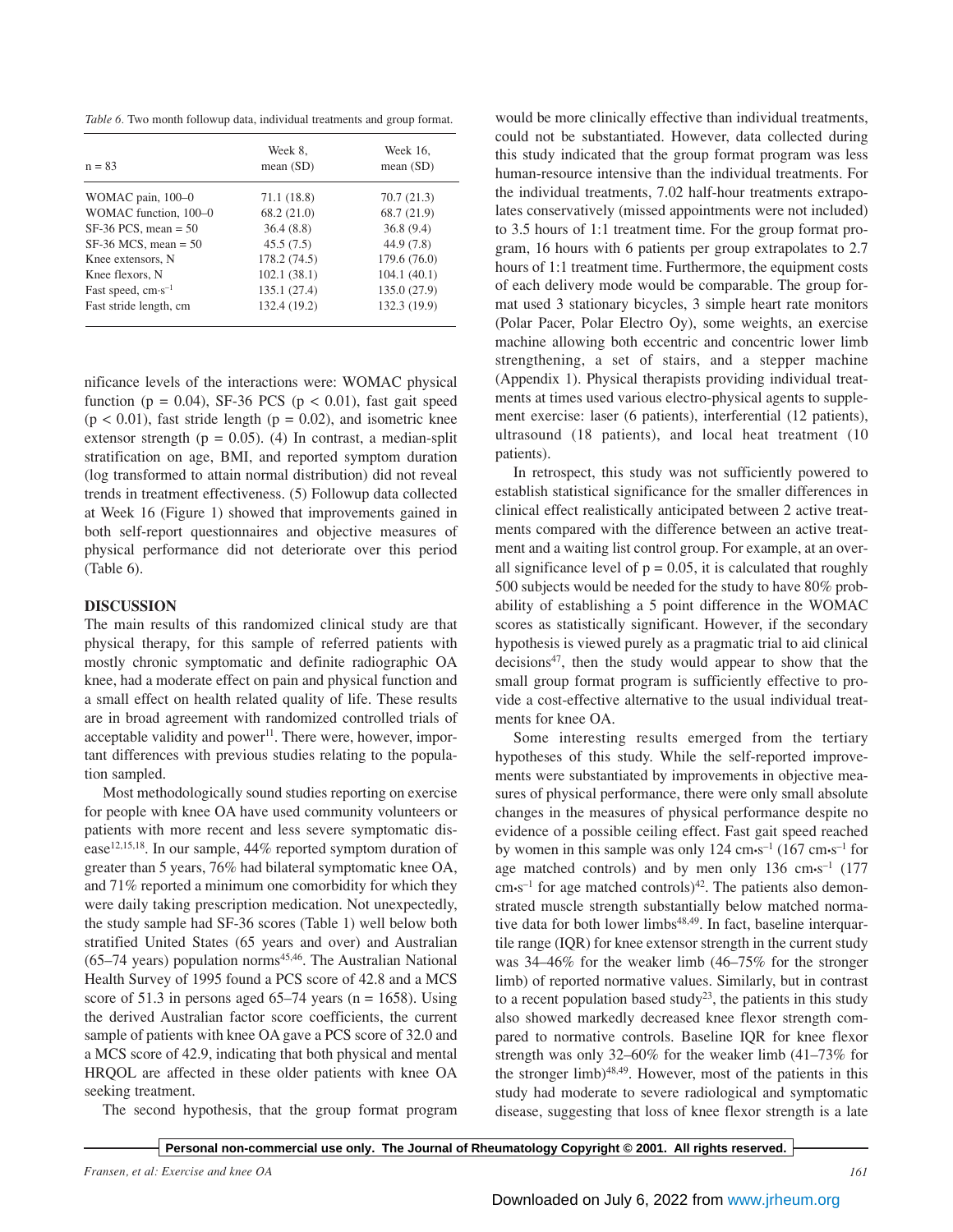disease related impairment associated with disuse atrophy. The nonlinear relationship between muscle strength and physical function, or "why small changes in physiological capacity may produce relatively large effects on performance in frail adults," has been described in large population based samples of older adults<sup>50,51</sup>. Two randomized controlled studies evaluating exercise for people with knee OA have also shown only small absolute and relative changes in isometric knee muscle strength compared with changes in measures of physical function<sup>12,18</sup>. Our sample of referred patients had moderate to severe loss of medial JSW, 54% having a medial JSW < 2 mm. A previous study found a strong correlation between reduced medial JSW and increased varus-valgus laxity at the semiflexed knee joint $52$ . The current finding of small absolute changes in isometric muscle strength would support the hypothesis that "strengthening may have a smaller impact in lax knees"53. Further, about 73% of this sample were women and it is claimed that "older women gain only about half as much strength as older men under the same exercise protocol"54. It seems clear that particularly patients with moderate–severe loss of medial JSW, relatively poor muscle strength, and unable to perform high intensity training due to age and/or comorbidity may have potential to benefit from lengthier treatments than the 8 weeks assessed by our study.

For most people, healthy aging is accompanied by a gradual loss of muscle strength<sup>48,49</sup>, kinesthetic acuity<sup>55</sup>, and biological quality of the cartilage, resulting in decreased ability of the joint to safely absorb the repetitive impulse loading associated with walking. Peak loading rate increases with increasing walking speed, accounting for the finding that gait at a fast self-selected speed has higher discriminative validity than gait at a normal self-selected speed for people with lower limb disability<sup>42</sup>. The knee extensors function to attenuate peak loading rate at heel strike<sup>56</sup>. Indeed, this study showed that changes in knee extensor strength were more highly associated with reduced knee pain and improved physical function compared with changes in knee flexor strength. It is suggested that limiting appropriate neuromuscular compensatory responses by reducing nociceptive stimuli during weightbearing activities with regular analgesia is not an optimal strategy in early disease<sup>57</sup>. It is of concern, therefore, that roughly 50% of rheumatologists referred patients with knee OA for physical therapy "sometimes," "rarely," or "never"<sup>58</sup>. This reported poor referral to physical therapy compared with the prescription of pharmacologic agents may be due to uncertainty concerning the effectiveness provided by physical therapy services or to economic constraints of either the healthcare funder or the patient. We have tried to address both these concerns.

This study provides initial evidence that radiographic disease severity will modify physical therapy treatment responsiveness. Radiographic severity was measured by medial JSW with the knee in a semiflexed weight-bearing position, as this position provides a better indicator of cartilage thickness compared with the fully extended position<sup>59</sup>. Furthermore, large cross sectional community studies have shown that the presence of radiographic knee OA is significantly associated with the presence or absence of knee pain<sup>5,60</sup>. If symptoms are present, however, our results suggest that radiographic disease severity does not have a linear association with symptom severity (Table 5). Self-reported pain, physical function, and HRQOL were comparable between the groups stratified by medial JSW. It may be that these results are confounded by differences between the stratified groups in patello-femoral joint involvement, or radiographic or symptomatic disease severity of the contralateral knee but many studies have clearly shown the significant influence of psychological distress and social and behavioral variables on self-report measures<sup>7,61,62</sup>. It has been suggested that people with chronic disease simply adapt their expectations, lifestyle, and environment over time. Our study does, however, strongly suggest that medial JSW has important relevance for short term treatment responsiveness, substantiating the general recommendation that physical therapy is particularly indicated in relatively early disease.

This study deals with tertiary prevention or attempting to limit disability in established symptomatic disease. The intensity of physical treatment possible in older people with marked chronic joint disease is often limited, suggesting lengthy treatment duration may be needed to reach an adequate treatment dosage. Due to future health care resource constraints in many countries, financial support for lengthy treatments may only be feasible with a more cost-effective strategy than provided by the current usual individual physical therapy treatment mode. A more clinically effective strategy may be secondary prevention or screening persons for early disease and providing an easily accessible and effective intervention. It is hypothesized that people with early disease will be better able to tolerate an intensive program aimed at controlling damaging impulse loading of the knee joint compared with patients with late disease. A longitudinal study is needed to establish the effectiveness of this secondary prevention strategy.

This randomized controlled clinical study confirms the effectiveness of physical therapy for patients with knee OA seeking treatment in terms of self-reported pain, physical function, and HRQOL. Improvements revealed by self-report questionnaires were significantly associated with improvements in objective measures of physical performance, and treatment effectiveness was still apparent 2 months after formal treatment stopped. The sample size was insufficient to show a statistically significant difference in clinical effectiveness between individual treatments and a small group-format program. Treatment effectiveness was not modified by age, sex, BMI, or symptom duration, but patients with a severe loss of medial JSW were less responsive to this relatively short intervention.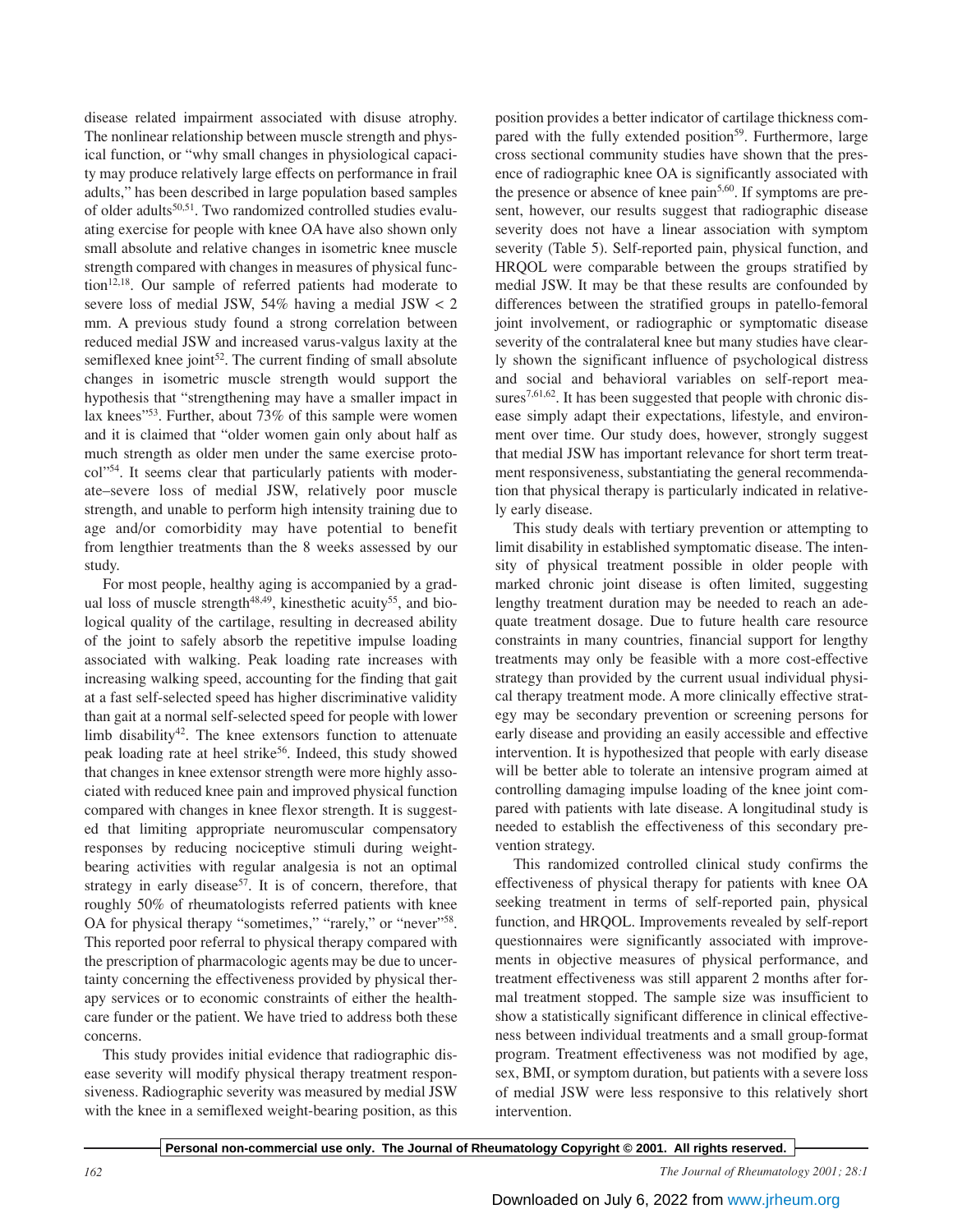#### **Appendix.** Group Format Program.

Gymnasium: 8 weeks, attendance twice weekly for about 1 h. Group sizes were limited to 6 and were supervised by a physical therapist. The initial visit consisted of an education session outlining the benefits of exercise for people with arthritis and the importance of appropriate footwear and weight control. In the gymnasium, subjects were requested to perform all exercises bilaterally, start the session with stretches and then proceed with the remaining exercises in random order. Subjects were advised to adjust the weights used so that the exercises were performed with some effort but with a minimum of pain during the session. Subjects were to note any adverse reactions to exercise and seek advice from the supervising physical therapist.

# Exercise Repetition/(weight range)

| Stretches: quadriceps, hamstrings,                                                                  |                                                  |
|-----------------------------------------------------------------------------------------------------|--------------------------------------------------|
| gastrocnemius                                                                                       | $3 \times 30$ s hold each muscle group           |
| Stationary bicycle                                                                                  | $20 \text{ min}/50 - 60\%$ maximum heart<br>rate |
| Non-weight-bearing quadriceps muscle<br>strengthening: inner range with weight<br>attached to ankle | $20-40/(0-6$ lbs)                                |
| Weight-bearing quadriceps muscle<br>strengthening: Tunturi 401 Variable<br>Resistance Climber       | $100$ steps/ $(0$ setting)                       |
| Non-weight-bearing concentric/eccentric                                                             | $20-40/(10-30)$ lbs) each muscle                 |
| quadriceps and knee flexors: full range                                                             | group                                            |
| with Isolator bench (Chattanooga Corp.)                                                             |                                                  |
| Weight-bearing eccentric quadriceps:                                                                | $20 - 40$                                        |
| Controlled stepdown from 10–15 cm step.                                                             |                                                  |
| Patella taping applied by physical                                                                  |                                                  |
| therapist if required to reduce pain.                                                               |                                                  |

Home program: 3 days per week: Stretches as per group exercise sessions followed by 20 min of continuous outdoor walking or indoor stationary bicycle.

# **REFERENCES**

- 1. Felson DT, Zhang Y. An updata on the epidemiology of knee and hip osteoarthritis with a view to prevention. Arthritis Rheum 1998;41:1343-55.
- 2. Felson DT, Naimark A, Anderson J, Kazis L, Castelli W, Meenan RF. The prevalence of knee osteoarthritis in the elderly. The Framingham Osteoarthritis Study. Arthritis Rheum 1987;30:914-8.
- 3. Hart DJ, Doyle DV, Spector TD. Incidence and risk factors for radiographic knee osteoarthritis in middle-aged women. The Chingford Study. Arthritis Rheum 1999;42:17-24.
- 4. Guccione AA, Felson DT, Anderson JJ, et al. The effects of specific medical conditions on the functional limitations of elders in the Framingham Study. Am J Public Health 1994;84:351-8.
- 5. Hochberg MC, Lawrence RC, Everett DF, Cornoni-Huntley J. Epidemiologic associations of pain in osteoarthritis of the knee: data from the National Health and Nutrition Examination Survey and the National Health and Nutrition Examination-I Epidemiologic Followup Survey. Semin Arthritis Rheum 1989;18:4-9.
- 6. Boult C, Kane RL, Louis TA, Boult L, McCaffrey D. Chronic conditions that lead to functional limitation in the elderly. J Gerontol 1994;49:M28-36.
- 7. O'Reilly SC, Muir KR, Doherty M. Knee pain and disability in the Nottingham community: association with poor health status and psychological distress. Br J Rheumatol 1998;37:870-3.
- 8. Badley EM, Crotty M. An international comparison of the estimated effect of the aging of the population on the major cause of disablement, musculoskeletal disorders. J Rheumatol 1995;22:1934-40.
- 9. Hochberg MC, Altman RD, Brandt KD, et al. Guidelines for the medical management of osteoarthritis. Part II. Osteoarthritis of the knee. Arthritis Rheum 1995;38:1541-6.
- 10. Puett DW, Griffin MR. Published trials of nonmedicinal and noninvasive therapies for hip and knee osteoarthritis. Ann Intern Med 1994·121·133-40.
- 11. van Baar ME, Assendelft WJ, Dekker J, Oostendorp RA, Bijlsma JW. Effectiveness of exercise therapy in patients with osteoarthritis of the hip or knee. Arthritis Rheum 1999;42:1361-9.
- 12. van Baar ME, Dekker J, Oostendorp RA, et al. The effectiveness of exercise therapy in patients with osteoarthritis of the hip or knee: a randomized clinical trial. J Rheumatol 1998;25:2432-9.
- 13. Borjesson M, Robertson E, Weidenhielm L, Mattsson E, Olsson E. Physiotherapy in knee osteoarthrosis: effect on pain and walking. Physiotherapy Res Inter 1996;1:89-97.
- 14. Callaghan MJ, Oldham JA, Hunt J. An evaluation of exercise regimes for patients with osteoarthritis of the knee: a single blind randomized controlled trial. Clin Rehabil 1995;9:213-8.
- 15. Ettinger WH, Burns R, Messier SP, et al. A randomized trial comparing aerobic exercise and resistance exercise with a health education program in older adults with knee osteoarthritis. The Fitness Arthritis and Seniors Trial (FAST). JAMA 1997;277:25-31.
- 16. Minor MA, Hewett JE, Webel RR, Anderson SK, Kay DR. Efficacy of physical conditioning exercise in patients with rheumatoid arthritis and osteoarthritis. Arthritis Rheum 1989;32:1396-405.
- 17. Rogind H, Bibow-Nielsen B, Jensen B, Moller HC, Frimodt-Moller H, Bliddal H. The effects of a physical training program on patients with osteoarthritis of the knees. Arch Phys Med Rehabil 1998;79:1421-7.
- 18. O'Reilly SC, Muir KR, Doherty M. Effectiveness of home exercise on pain and disability from osteoarthritis of the knee: a randomised controlled trial. Ann Rheum Dis 1999;58:15-9.
- 19. Hurley MV, Scott DL. Improvements in quadriceps sensorimotor function and disability of patients with knee osteoarthritis following a clinically practicable exercise regime. Br J Rheumatol 1998;37:1181-7.
- 20. Dexter P, Brandt K. Distribution and predictors of depressive symptoms in osteoarthritis. J Rheumatol 1994;21:279-86.
- 21. Macfarlane GJ, Morris S, Hunt IM, et al. Chronic widespread pain in the community: the influence of psychological symptoms and mental disorder on healthcare seeking behavior. J Rheumatol 1999;26:413-9.
- 22. O'Reilly SC, Jones A, Muir KR, Doherty M. Quadriceps weakness in knee osteoarthritis: the effect on pain and disability. Ann Rheum Dis 1998;57:588-94.
- 23. Slemenda C, Brandt KD, Heilman DK, et al. Quadriceps weakness and osteoarthritis of the knee. Ann Intern Med 1997;127:97-104.
- 24. Fisher NM, Pendergast DR. Reduced muscle function in patients with osteoarthritis. Scand J Rehabil Med 1997;29:213-21.
- 25. Andriacchi TP, Ogle JA, Galante JO. Walking speed as a basis for normal and abnormal gait measurements. J Biomech 1977; 10:261-8.
- 26. Murray MP, Gore DR, Sepic SB, Mollinger LA. Antalgic maneuvers during walking in men with unilateral knee disability. Clin Orthop 1985;199:192-200.
- 27. Stauffer RN, Chao EY, Gyory AN. Biomechanical gait analysis of the diseased knee joint. Clin Orthop 1977;126:246-55.
- 28. Minor MA, Hewett JE, Webel RR, Dreisinger TE, Kay DR. Exercise tolerance and disease related measures in patients with rheumatoid arthritis and osteoarthritis. J Rheumatol 1988; 15:905-11.